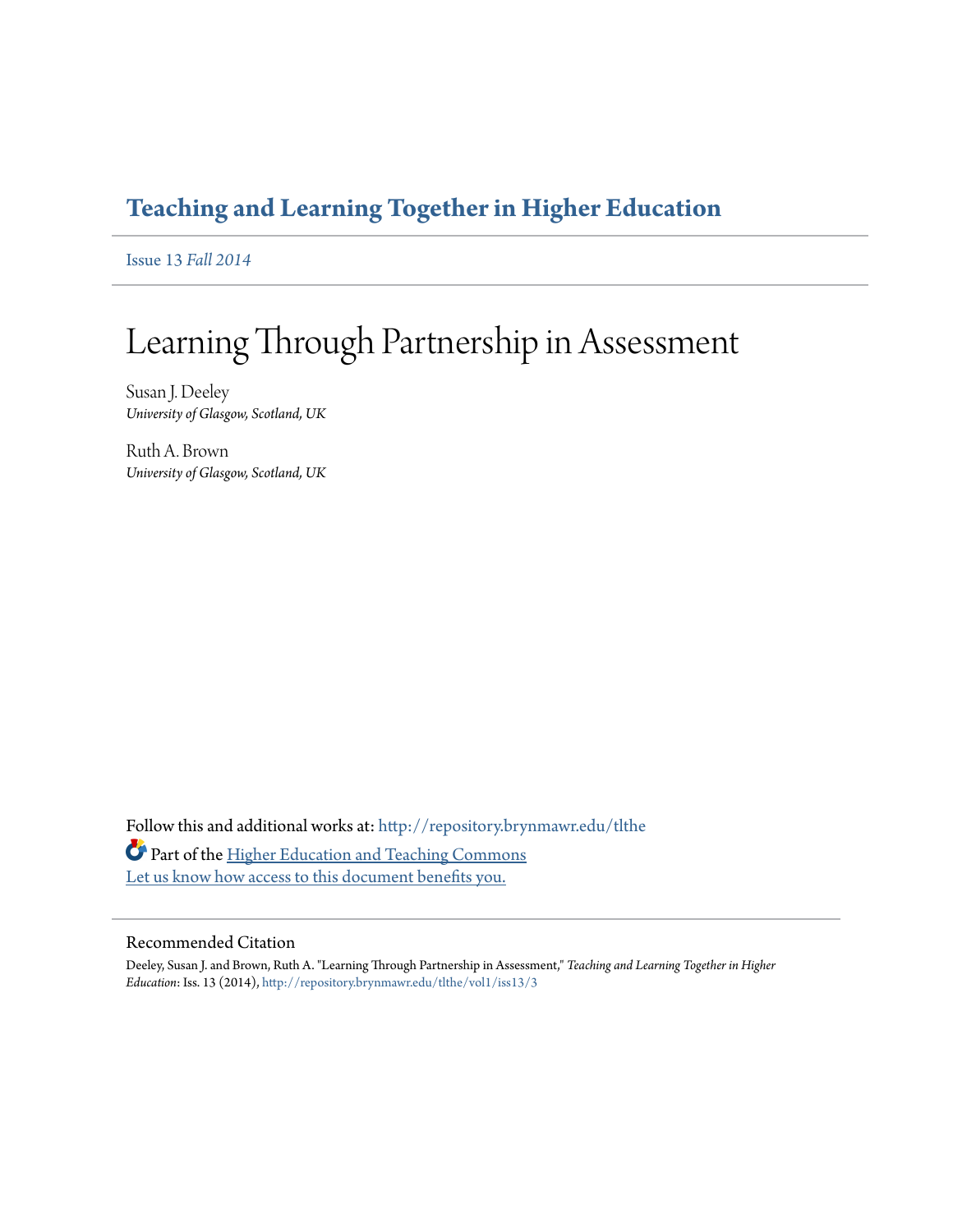# **LEARNING THROUGH PARTNERSHIP IN ASSESSMENT**

*Susan J. Deeley, Senior University Teacher and Convenor of Undergraduate Studies, School of Social and Political Sciences, University of Glasgow, Scotland, UK*

*Ruth A. Brown, M.A. (Hons) Social Sciences (Psychology and Public Policy) Class of 2014, University of Glasgow, Scotland, UK*

### **Introduction**

This essay is a collaborative and reflective account of two case examples of learning through student-teacher partnership in assessment within diverse Honors courses at a Scottish University. The first example concerns the co-design of essay and exam marking criteria that also involves a student peer-review exercise. The second example is the summative co-assessment of students' oral presentations. The student-teacher partnership has continued through the collaborative writing of this essay between one of the students in the courses, Ruth, and the teacher of the courses, Susan, whose voices are presented below as they reflect on their partnership in assessment activities.

#### *Susan*

The notion of students' active participation was sown initially and nurtured in my servicelearning class, and grew through my quest to implement more meaningful assessment of students' experiential learning in this course. The seed of student-teacher partnership then spread to my more 'traditional' courses. Writing collaboratively with Ruth on learning through our student-teacher partnership in assessment in this essay has afforded me a rich opportunity for further reflection on this flourishing approach.

#### *Ruth*

As a joint Honors student I was limited in the number of modules that I could take for Public Policy. Consequently, I chose to take Susan's Active Citizenship module because of the exciting service-learning component. My enjoyment of this course and its innovative teaching methods formed a significant part of my decision to take Susan's remaining classes in my final year. Completing all of Susan's Honors courses has given me a great insight into her rolling out of different collaborative approaches in teaching whilst taking part in providing feedback along the way.

# **A teacher's perspective**

I (Susan) think learning and teaching are exciting and challenging activities that require sustained effort and participation by students and teachers. I believe that such learning and teaching involve social interaction which is characterized by effective communication between everyone in the classroom. This situation is one which demands a more progressive and democratic approach to learning and teaching than is usually found in more traditional university environments.

1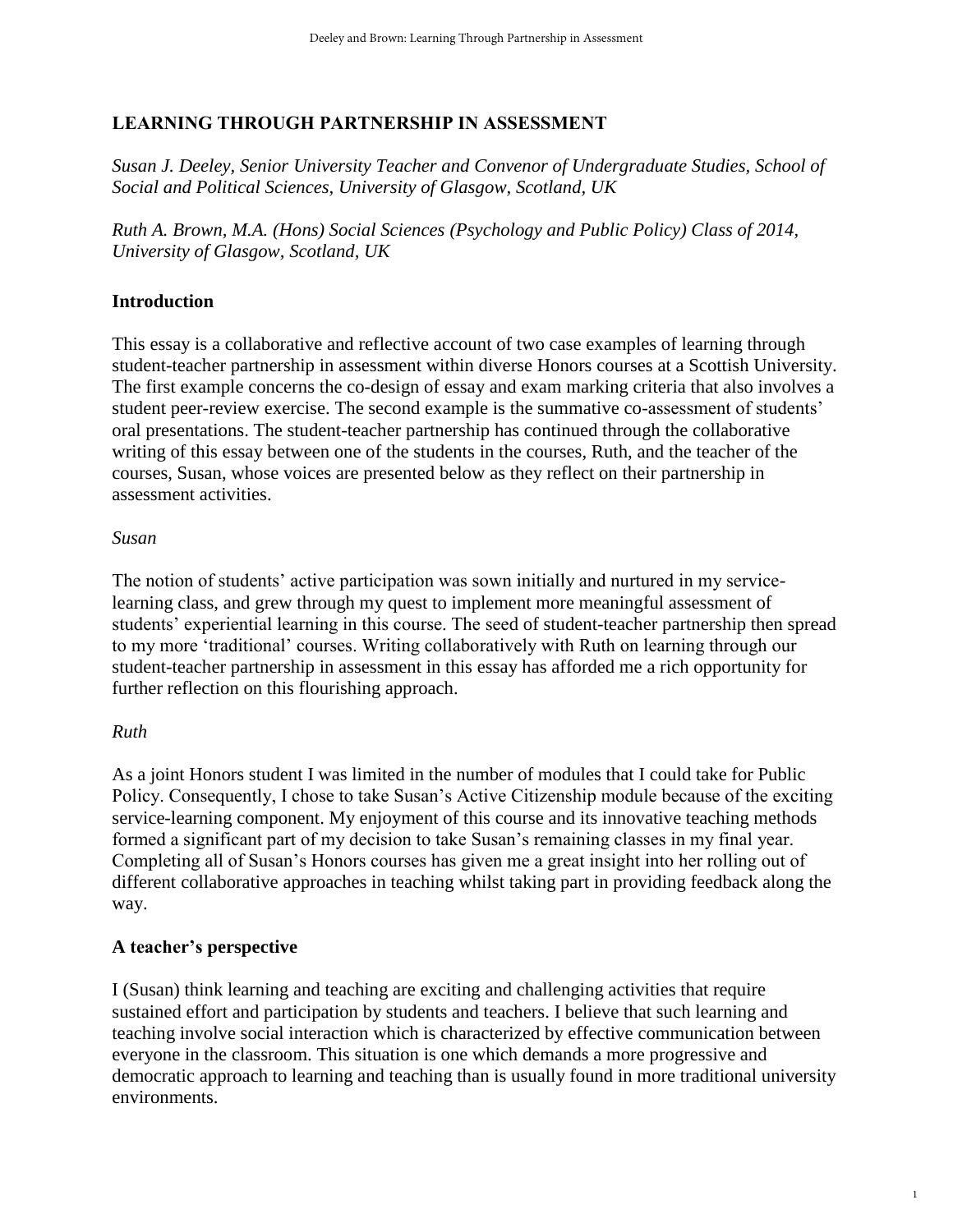In a one-hour lecture format, for example, there is typically and mostly only one-way communication from the teacher to possibly hundreds of students. In this setting, students invariably become passive learners and their attention and interest can decline rapidly (Bligh, 1972). This is reminiscent of a Dickensian scenario where the teacher "pours gallons of facts" into her students until they are 'full to the brim' (Dickens, 1854, p. 8). It also mirrors the 'banking concept' of education where teaching is perceived as an "act of depositing" information (Freire, 1970, p. 53). Here, the teacher is in the ultimate position of power as the unquestioned 'expert' and, by the same token, the student is in the position of 'novice,' who consequently may find it difficult to challenge the teacher's authority.

To counteract the deadening effects of this approach on students' interest and motivation, I believe that it is important to encourage students' active participation in their own learning. I believe that if students are encouraged to become less dependent on the teacher for their learning, they can become more responsible for, and independent in, their learning. I regard this approach as similar to a type of students' apprenticeship in self-directed learning, where the teacher's role encompasses that of guide and consultant. As such, I endeavour to develop student-teacher collaboration in my teaching practice, although admittedly it does not stretch to cover every aspect of my teaching. Nevertheless, it does involve some significant aspects of student-teacher partnership in relation to assessment. Interestingly, I have found this to be a fruitful approach and plan to extend it to wider and more diverse areas of my teaching, including courses in which there are large cohorts of students.

The nature of this type of collaborative classroom results in blurring the defining boundaries between learning and teaching. These boundaries also appear to merge in lifelong learning, as I have found that my teaching incurs my further learning, through engaging in reflective practice and listening to students in the process of their learning in my classes. In this respect, I often find that my students can also sometimes become my teachers. Effective learning and teaching, I believe, concerns reciprocal communication. Of course, this stance does not deny or diminish the professional status, role, or power of the teacher by any means, as on the contrary, I have found that it enriches and authenticates my position.

I encourage students to discover the joys of learning by attempting to move towards a more democratic classroom where my students have ample opportunities to be engaged and empowered. This has become part of my evolving educational philosophy. Relinquishing some power and control in the classroom requires confidence and trust in students as there can be elements of surprise and risk. The element of surprise for me was the discovery that a few students may resist taking up the challenge of being active and taking responsibility for their learning in the classroom. On reflection, it is possible that they have internalized the 'traditional' methods of learning and teaching to the extent that their deeply ingrained habits of learning are difficult to shift.

By contrast, a warming surprise is the extent to which students may respond positively to student-teacher partnership in learning and assessment; in many instances, wholeheartedly embracing this novel approach, as evident in Ruth's student voice in this essay. There is also an element of risk in teachers' letting go of some of their power and control in the classroom because the outcomes of doing this cannot always be predicted. To facilitate a more democratic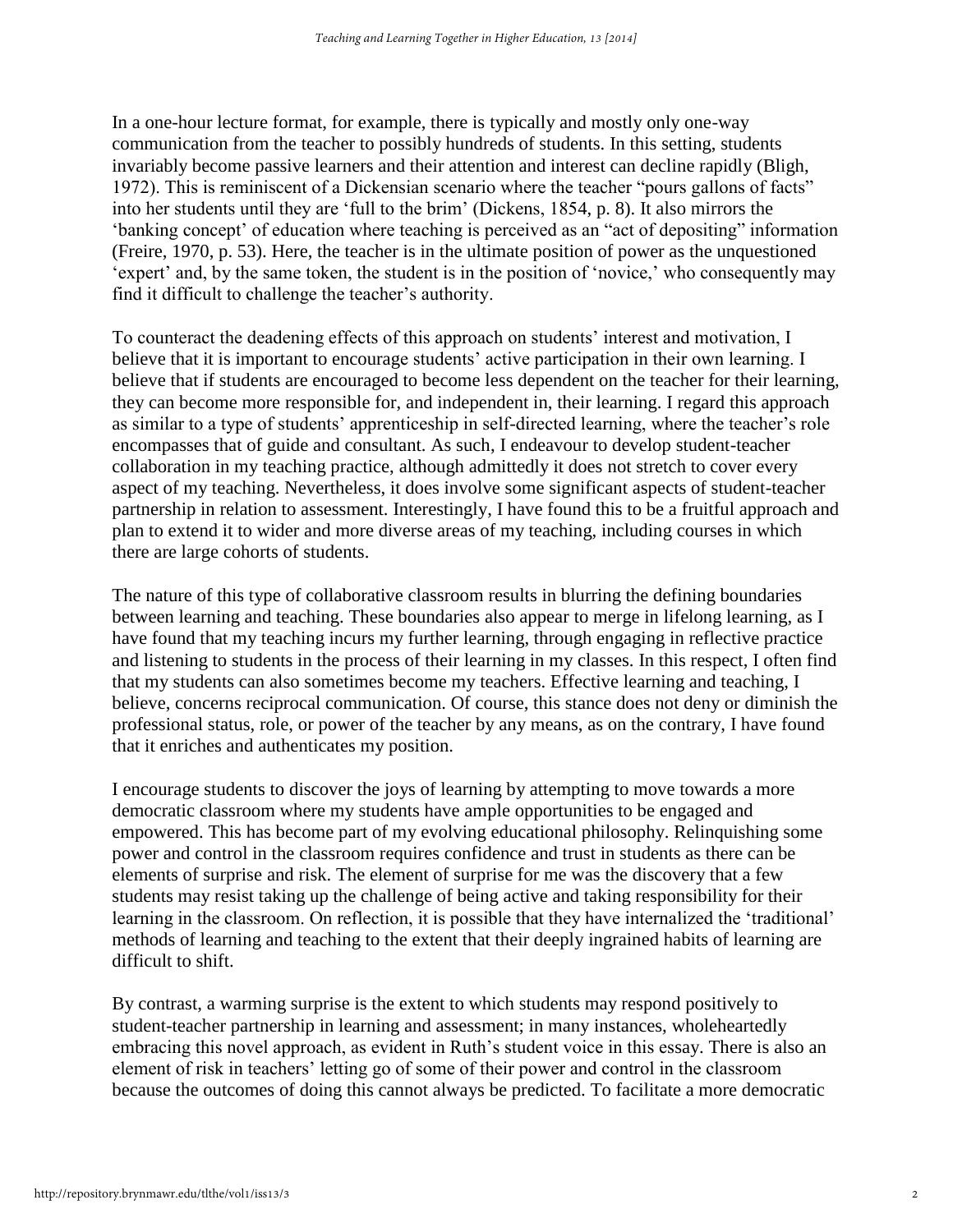approach to learning, I think it is perhaps 'safer' to do this by making small, incremental steps (Felten, 2014). So it has been with some trepidation, but also with vast enthusiasm and excitement, that I began to inject small quantities of change into my teaching by introducing student-teacher partnership in assessment that I believed would enable students to exercise more power, choice and freedom in their learning. This is from my viewpoint as a teacher, however, to obtain a fuller picture of this partnership, it is valuable, indeed essential, to scrutinise it through a student lens, as Ruth presents her viewpoint below.

# **A student's perspective**

From my point of view, as a student, the idea of working in partnership with teaching staff is an inspired, if not a somewhat curious arrangement. This is because until this opportunity came about, my experiences in education had for the most part been prescribed. If I think back to my journey through school, I don't remember ever being asked about how I wanted to learn, and even when I could choose my subjects, they were predetermined in structure and content, leaving no opportunity for a student's input. There was little room to explore how teaching can affect the way we learn, and how traditional methods that usually result in information absorption and regurgitation are often unfavourable for creative and critical thinking.

I believe now that I have always been aware of some of the limitations of certain traditional teaching methods but in a way that I was not able to articulate, and certainly did not feel I could successfully challenge. Through my reflection on working in partnership with teaching staff at university, I have come to understand the important distinction between being educated and actively learning. In secondary school I had a teacher who insisted that if we were graded with an 'A,' then it was her 'A' because she had given us the knowledge to achieve it. This angered me at the time, but now I see a truth in that assertion because she acted as 'an educator,' and we became 'the educated.' This process sees knowledge being transferred from teacher to student as in the Dickensian scenario that Susan references. In my higher education, this continued even more so in the format of a lecture, which most clearly encapsulates this provision of passive education.

On the other hand, learning is a process; it is one by which we acquire knowledge through our own experiences. In contrast to a lecture, tutorials and seminars provide the necessary ingredients for an engaging and stimulating learning environment. I believe, therefore, that the most effective way of learning requires active participation, as well as the ability to challenge pre-existing ideas, and reflect, in order to create the opportunity for a deeper understanding. It is the learning process that allows education to become interactive and I have come to realize this through doing all of these things in Susan's Honors courses.

So rather than challenging my previous teacher's claim, I should have challenged the 'traditional' way of teaching, in favor of education through participatory learning. I am grateful for my experience of student-teacher partnership, which made me realize that I do not just want to be passively educated; I want to direct and take responsibility for my learning. Challenging the practice of more traditional teaching methods of teaching through student-teacher collaborations was both exciting and in a way, liberating.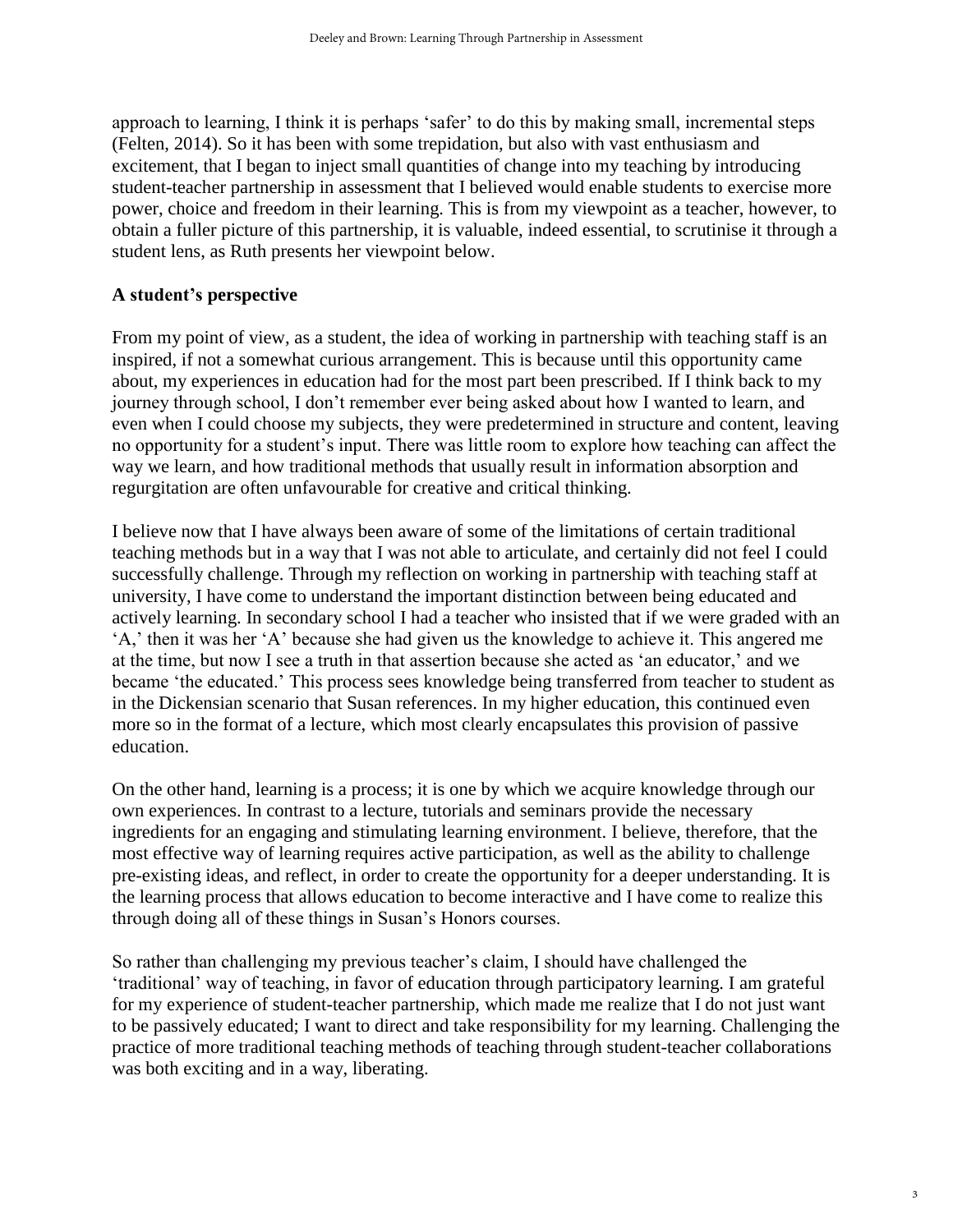In truth, had I not been asked to become involved with this project and then share my reflections, I would most likely have continued through my degree unaware of how much better an experience I could have had. It has made me think critically about the lack of mutual engagement by teachers in my other academic subject, where aside from my final year project, I feel I had little control over what and how I learned. Instead, I produced coursework and sat exams but was given only a grade in return.

Whilst some might consider grades to be the ultimate goal, they offer limited guidance for future direction, little insight into how marking criteria have been met, and do not measure learning as a continuous process. Working in partnership gave me the opportunity to experience education as a two-way process and I now feel able to demonstrate my willingness to accept responsibility for my learning.

# **Partnership in assessment**

# *Teacher*

In light of the teacher being conventionally regarded as the 'expert,' it is in the area of assessment where her authority mostly remains unchallenged by students. Yet, research in this field points to the efficacy of students' self-assessment and self-regulation (Boud, 1995). Indeed, in professional development and practice, self-assessment is a useful employability skill.

With this in mind, I set out to explore with my students, ways in which they could become more actively involved in their own learning and assessment. Case examples from two of my undergraduate courses are highlighted below: the first is situated in a 'traditional' academic course and the second is from the less conventional pedagogy of service-learning, which is based on experiential learning. These diverse examples reveal that working in partnership with students is viable in different contexts. Student collaboration was an essential requirement in both of these courses, but the courses per se were optional for the students.

# *Example 1: Co-design of marking criteria and peer-review exercise*

In one of my Honors courses, *'Ideological Concepts and Values,'* my students and I collaborated in drawing up a list of essay marking criteria. Initially, they worked in small groups to reflect on essays they had written in the past and then generate sets of criteria for an essay which might be regarded as 'excellent.' Their lists of criteria were then shared and discussed by the whole class. As there was some overlap between the groups' findings, I summarized and later refined the criteria to a short list with which the students agreed. Subsequently, the students formatively selfassessed their essays by writing critical comments under the heading of each criterion and suggesting a suitable grade, which they submitted on a proforma attached to their essay.

I used the same criteria to summatively grade their essays so that on receiving back their marked essays, students could compare their own judgement with mine. I perceive this as a process of students' apprenticeship in scholarship and assessment literacy, which tends to place the teacher in the role of 'expert.' While the teacher's expertise is necessarily required, it is also important that students are encouraged to view feedback on their work with a critical eye. One could argue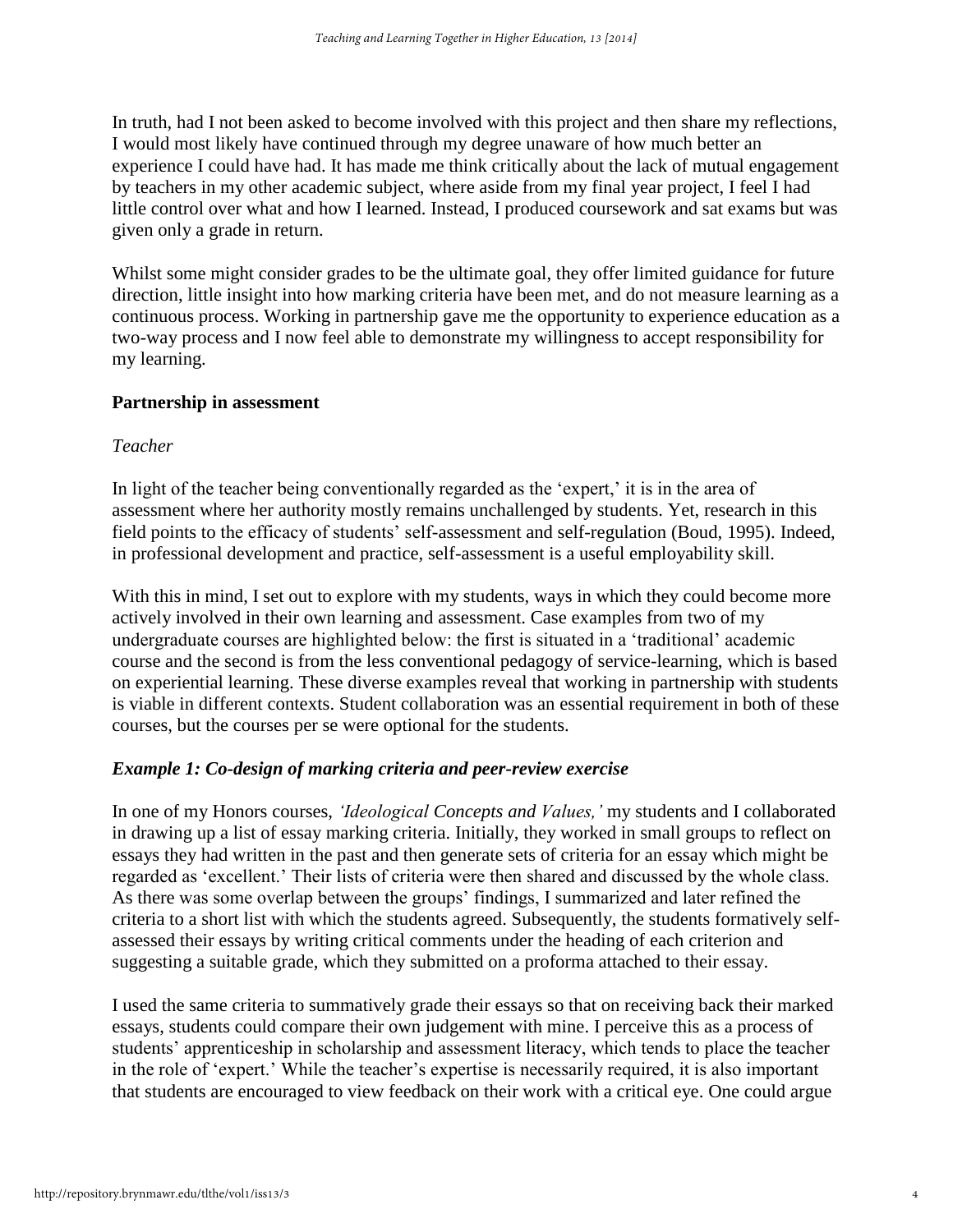that this is particularly salient in the arts and social sciences, where academic subjects are discursive and open to interpretation. I find that taking a collaborative approach to learning and teaching empowers students. It offers them choice and a voice in contributing to an element of their coursework assessment through co-designing the marking criteria.

Since first introducing this exercise in collaboratively generating grading criteria in 2011, my belief in the effectiveness of this approach to learning has grown tremendously. Consequently, this year I developed further a collaborative approach in my teaching which included co-creating students' individual essay titles, co-designing exam marking criteria, providing students with online feedback of their summative exams, and developing online student peer review. I used Aropä, which is a software program for peer review.

Using our co-designed exam marking criteria, I set my students a formative exam question. They typed their exam answer into a Word document and submitted it online for anonymous review by two of their student peers in the class. When each student had completed two reviews, they received two students' reviews of their own work. Naturally, collaboration is not confined to that between student and teacher. Following this formative exercise, I adopted the use of Aropä to give online feedback to students on their summative exams.

#### *Student*

As outlined above, our class helped to co-design the marking criteria which we used to selfassess our essays. This bottom-up approach was an entirely novel method, as far as I have witnessed at the University. What was interesting was that the final outcome did not vary significantly, if at all, from the criteria set for my other courses, despite the fact that we offered our own views without prompting. This could be because no one considered any other criteria to be important or that students felt unsure about making a suggestion that was radically different from those to which we had become accustomed. I felt that having already spent three years accepting predetermined marking criteria I had likely internalized these criteria as being the most appropriate. Indeed, neither I nor anyone else suggested including a criterion that strayed from the traditional, but rather the discussions centered on which were the most important and why.

I wonder now, if I had suggested that all essays should be written in first person, or should not include any references, what the response would have been from other students and the teacher. So, a potential challenge to this exercise is that, as Honors students, we already had an idea of what traditional assessment criteria 'ought to be.' Nevertheless, the greatest value for me came more from the practical elements of this exercise. Through the process itself, I gained a deeper understanding of how coursework is graded and this guided me whilst writing my essays. Equally, the formative peer-review exercise that required us to mark another student's piece of work according to these criteria helped me to practice assessing written work based on these requirements and reinforced my understanding of what is expected for an 'A' grade essay. When I was writing essays in the past, I didn't really understand why they were good, but now I have taken the marker's perspective, I am able to deconstruct my own work to evaluate it.

It is also valuable to note that this exercise was completed by the class as a whole, as a studentstudent collaboration within the student-teacher partnership. This not only allowed for the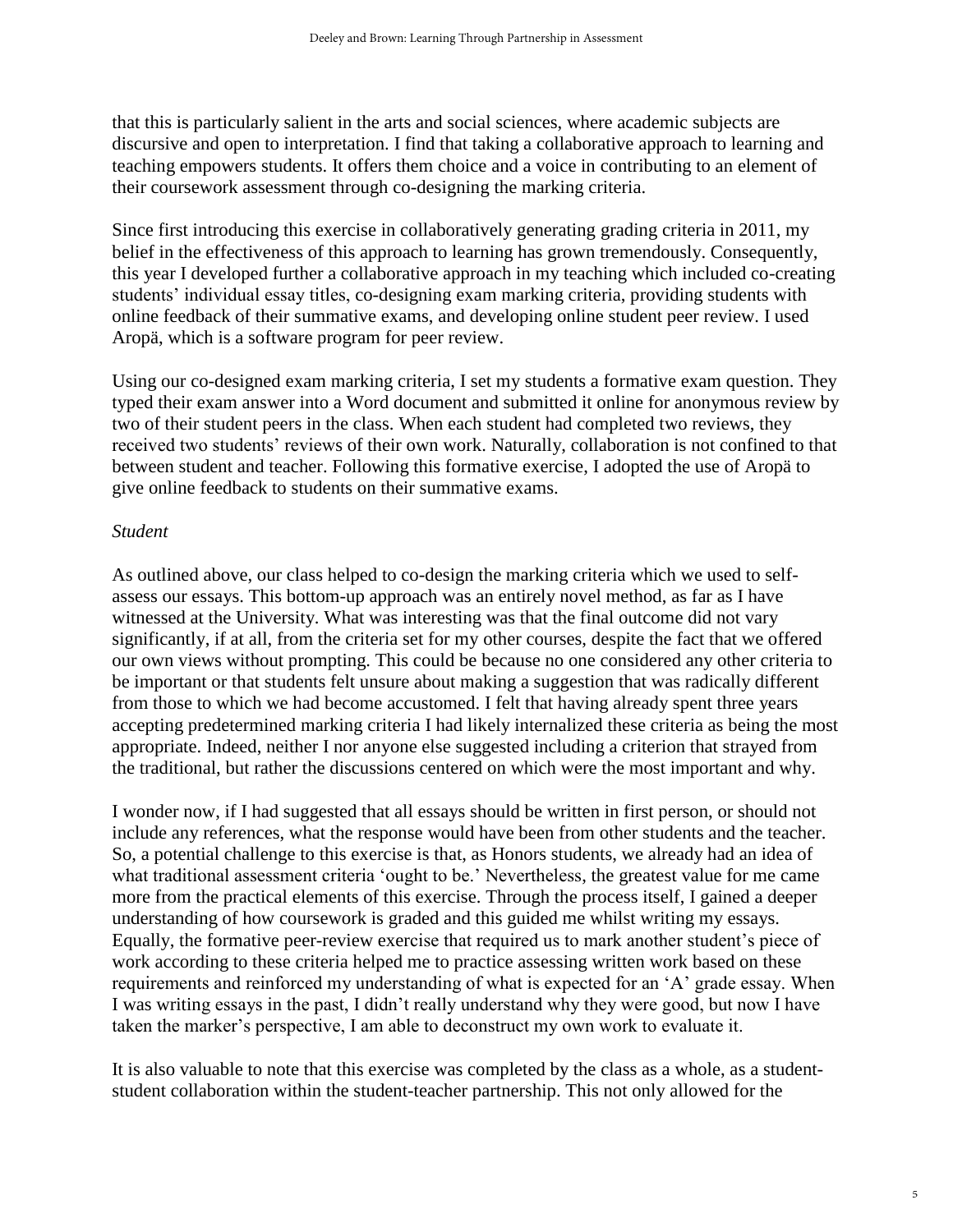inclusion of all students' contributions but also eliminated any potential bias of a teacher selecting students to participate, or the influence of those students' views that may not have represented those of everyone on the course. I greatly valued this approach to working in partnership. I also enjoyed the exercise because in addition to its designed purpose it allowed me to engage in discussion with fellow students about our similar, opposing and often transnational experiences of learning, teaching and assessment in higher education.

I commented earlier that even when students can choose their subjects, they often have no opportunity to influence the structure and content of that course. Susan's expansion of collaborative methods in teaching, to co-creation of our individual essay titles is one way of changing that. It prompted me to consider what my main interests were as well as what I wanted to get out of the course, rather than being given an essay to write as a means to getting a grade. Subsequently, I performed better in this assignment than I have on any other written piece of coursework. I decided what I was most passionate about and applied myself to researching that topic. After completing my essay, I had to submit a formative self-assessment using our codesigned marking criteria and this enabled me to highlight the strengths of my work and communicate some of the considerations I made and challenges I overcame when writing it.

# *Example 2: Summative co-assessment*

#### *Teacher*

Service-learning is a form of experiential learning. It is a progressive pedagogy with which unconventional assessment methods can be appropriately aligned (Biggs and Tang, 2011; Deeley, 2015). Stepping across the boundaries of 'traditional' assessment, I have ventured with my students into the territory of summative co-assessment that has had few previous explorers and is, as far as I am aware, unique within the University where I teach. Being an innovative method of assessment, it is imperative that students are given the opportunity to practice and familiarize themselves with it through a formative assessment exercise before the actual summative assessment takes place.

In this method of assessment, students self-assess their oral presentation, awarding themselves a provisional grade based on the content and delivery of the presentation, which is supported by their critical and reflective comments. Similarly, I also assess the oral presentation. Immediately after the completion of all the presentations, each student and I meet individually and privately to discuss their presentation and agree an appropriate grade. Students can defend the mark they have given themselves and negotiate a mutually agreed final mark, although I retain the authority to decide the final grade should we be unable to reach a mutually satisfactory agreement. This process is highly significant because the grade contributes to each student's final degree classification. It also gives students responsibility, encourages them to focus sharply on their learning through assessment, enables their deep learning, and enhances skills which are transferable to the workplace.

Nevertheless, it is a 'risky business' (Deeley, 2014, p. 48) because it is possible that students could attempt to manipulate the assessment process in order to award themselves higher grades than are merited. It is a risk worth taking, however, as the reward is students' deep learning. As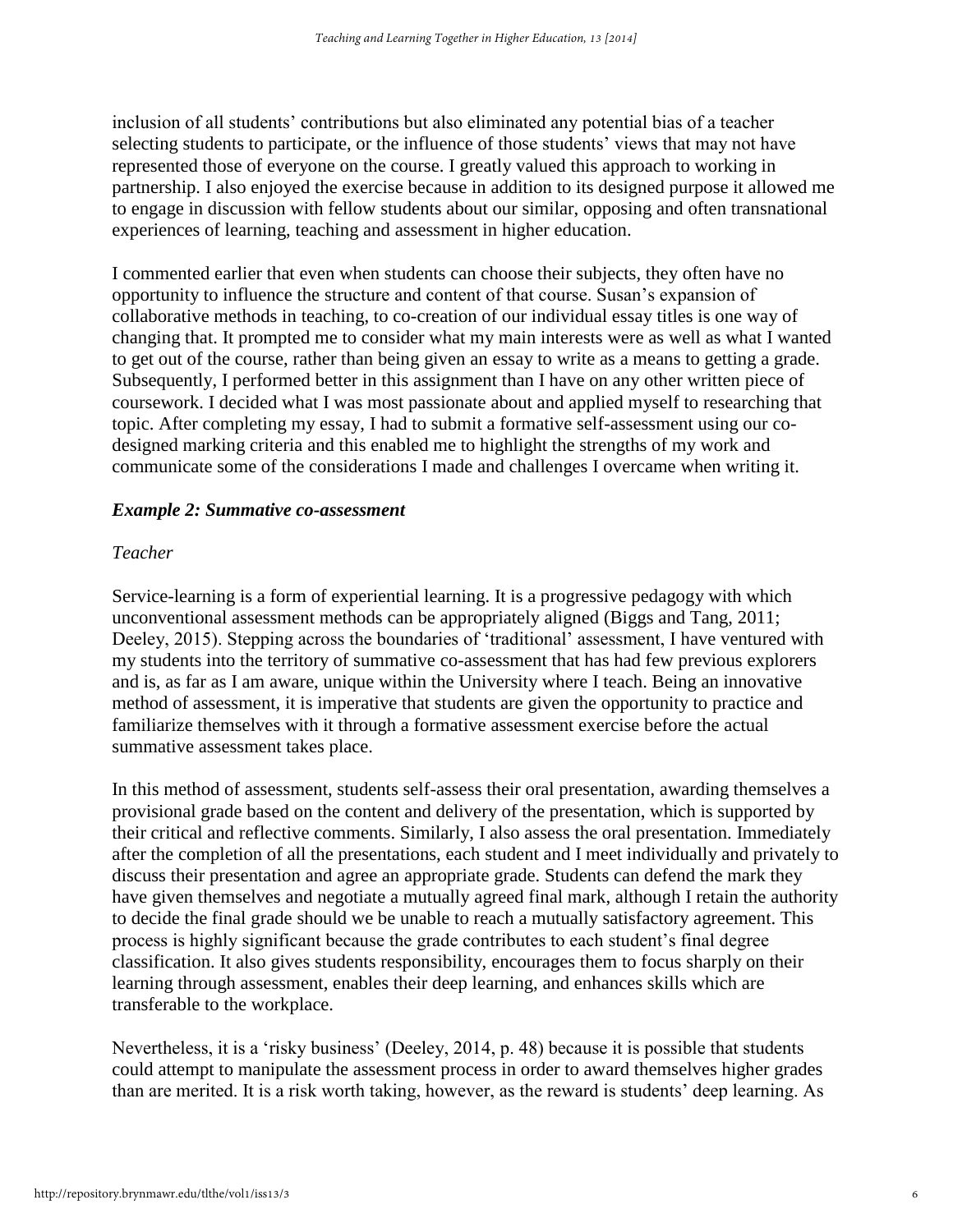such, I plan to develop this collaborative assessment further by utilizing newly introduced 'lecture capture' technology at the University in order to record students' oral presentations. The aim of this is to make self-assessment easier, more effective and reliable by allowing greater opportunity for reflection. I also plan to utilize the idea of co-designed marking criteria with students, as in *Example 1*, for assessing students' oral presentations. From small incremental steps, it is clearly evident that with increased confidence bigger strides can be made in the processes of collaborative learning and teaching.

#### *Student*

This type of partnership opened the door to a whole new experience of participatory learning by contributing to our own course grade, and is arguably a quintessence for one taking 'ownership' of one's learning (Deeley, 2014, p. 45). This is something that as students we are encouraged to do, but perhaps is often hard to interpret or realize within the boundaries of traditional teaching methods. With the opportunity to self-assess our oral presentations, we had the opportunity to defend our efforts to achieve our desired grade, and I grasped this wholeheartedly.

In order to effectively engage in the exercise of co-assessment, we had a grade and feedback from an initial formative oral presentation. This served as a useful tool for constructing and delivering the final presentation, which could then be improved and perfected in accordance with the constructive comments received previously.

In my self-assessment I reflected on how my second presentation had achieved this, which served as justification for the grade I gave myself. I believe that by being able to use feedback to the advantage of securing a better grade which you can communicate verbally, then you are explicitly 'owning' your learning.

This process was enhanced by two things: the feedback element; and the self-assessment element. In my experience, useful feedback on assessments is a rarity. Having this in the first place allows for an understanding of how grades can be improved, but it then falls on the student to use this knowledge in the future. This is where self-assessment provides the psychological incentive to follow through. As I knew that I would be meeting with Susan, who had marked my initial oral presentation, I felt motivated to engage with the feedback to both improve my performance and also to avoid not being able to argue for an equal or better grade because my efforts had not increased.

It is important here to highlight that this psychological impact was greater because of the consistency of the marker. Had a second marker been involved, I do not feel I would have been as motivated in the exercise as I could have used the fact that they had not marked my first presentation to my advantage. I consider marker consistency to be potentially an effective mitigating factor against the 'risk' that Susan rightly identifies. Overall, this was an exciting exercise which really added value to this part of the course assessment, and I believe that when Susan introduced exam feedback, I was able to use it more constructively because of my earlier involvement in co- assessment.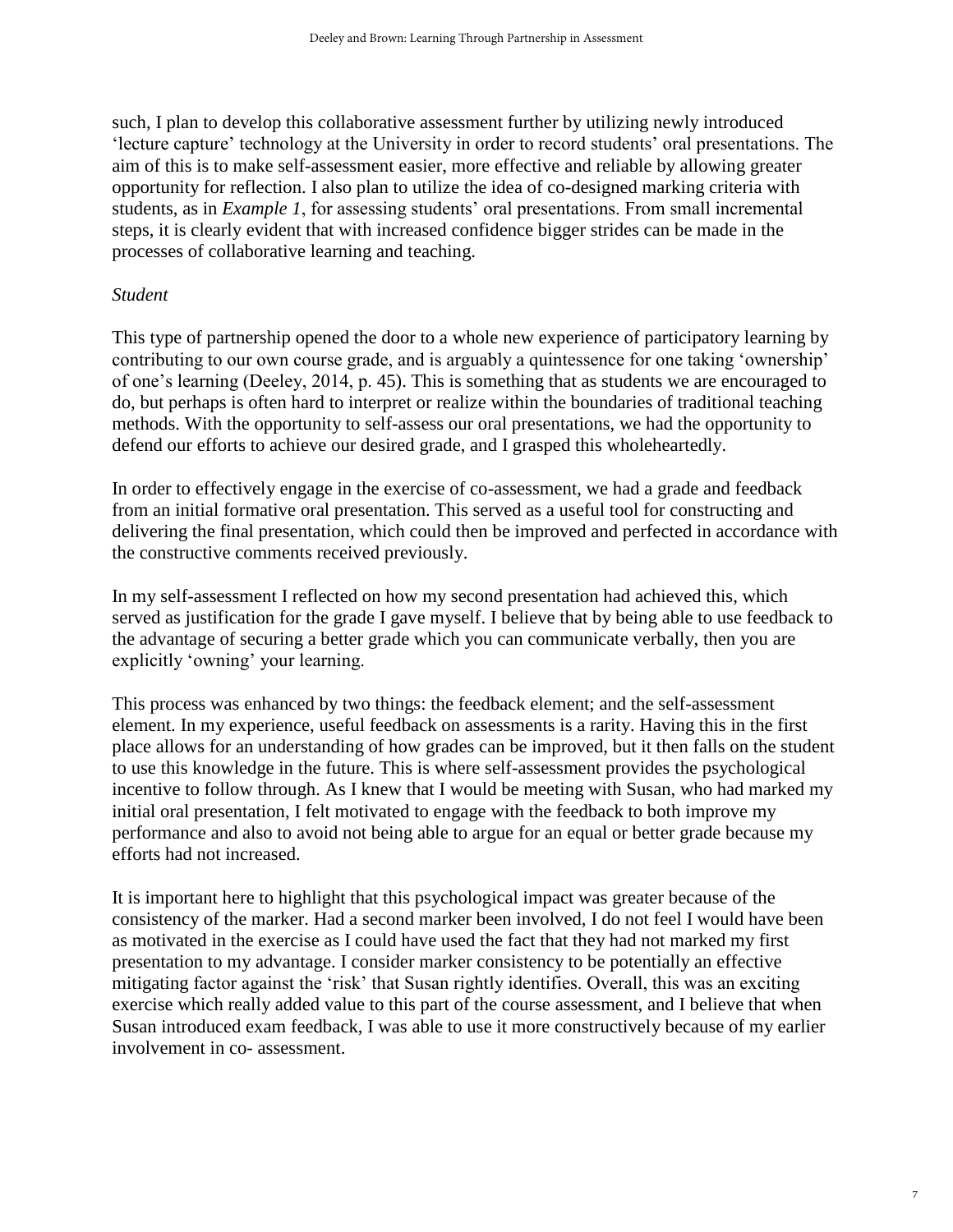#### **Overall reflections**

#### *Teacher*

As demonstrated by the two case examples of learning through student-teacher partnership in assessment, I have found that a more democratic approach in the classroom is beneficial to students. Utilising this approach in my teaching practice, I believe, encourages students' intrinsic motivation, as Ruth indicates. This approach also helps to develop a learning community within the class, and enhances students' deep learning. It is being part of this learning community that I find I learn too. Working together with students also symbolises a recognition and acknowledgement that they have the capacity and responsibility to inform and contribute to their own learning. It helps to forge a sense of students' ownership of, and responsibility for, their learning. A collaborative approach is also conducive to developing graduate attributes and skills useful and transferable to the students' further study and/ or future workplace.

Despite its advantages, working in partnership with students may not be universally suitable or appropriate and may place teachers outside their 'comfort zone.' Nevertheless, meeting challenges and dealing with discomfort can also create opportunities for learning, from both students' and teachers' perspectives. What is important, I believe, is that collaborative learning arises from an authentic desire for a more democratic approach to learning and teaching while respecting that ultimately it is the teacher who has overall responsibility for what occurs in the classroom. As higher education institutions purport to develop students as critical thinkers, independent and self-directed learners prepared for a constructive role in the world of work, I strongly believe, indeed advocate, that a more progressive approach to learning and teaching, as evident in the examples of student-teacher partnership in learning through assessment, is one way to achieve this.

#### *Student*

When evaluating the experience of student-teacher partnerships, I feel that it is important not to overlook the value of their existence alone, as independent from their aims. If it is clear that a teacher is open to your views then it is clear that they are genuinely motivated to improve your learning experience. Not only, therefore, does it set a precedent for openness and reciprocity but I believe it can also help to reduce the power imbalance that may at times deter students from seeking guidance, or questioning the 'expert' opinion. I found that partaking in these collaborative exercises made me feel more of an equal and this benefited other relationships with other teaching staff. In particular, it gave me the confidence to approach my final year project supervisor as a respected 'partner.' This in turn enabled the growth of a strong and honest relationship from the outset, which undoubtedly had a positive impact on my work. At the end of the day, a partnership is a relationship. The opportunity to build a relationship with a teacher in this unique way was invaluable as a means to building self-confidence, and self-worth.

Overall, I value my participation in a student-teacher partnership as a means of enhancing my learning experience and hopefully that of future students. However, this has also been a unique opportunity to boost my employability, for my experiences remain incomparable to those of other students, consequently equipping me with unmatched skills and attributes. For example, I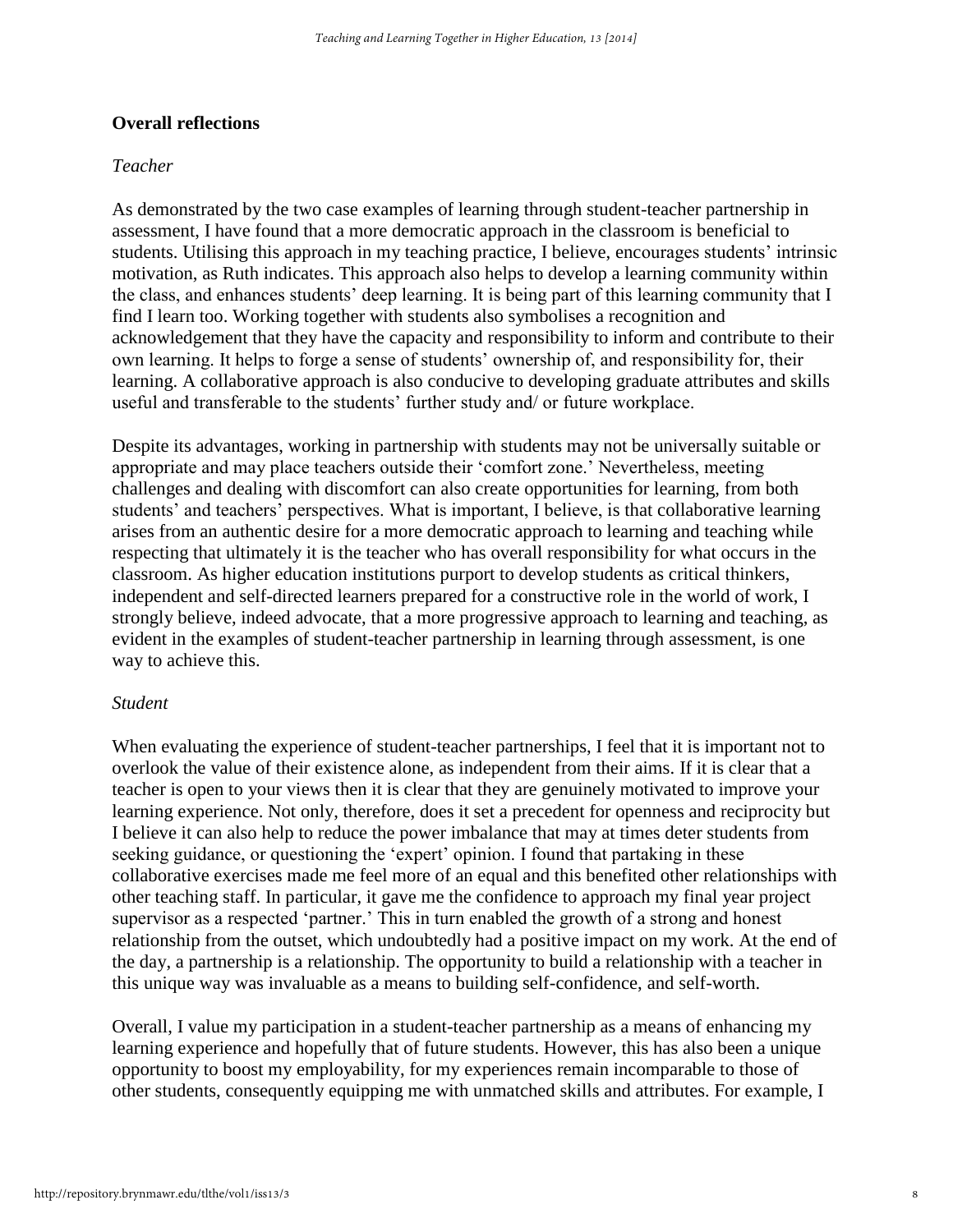have practiced my ability to negotiate and communicate through co-assessing my work with my course convenor. I have also developed enhanced critical evaluation skills through co-designing marking criteria and peer-review exercises. Finally, I have been able to direct my own interests and demonstrate taking responsibility for my learning through co-creating my essay titles. As it is likely that I will experience working in partnerships in my future employment, I feel it ought to be a part of my university career. My experiences here have taught me how to gain from such an arrangement, as well as understand that although the contributions from each partner may be different, the importance is that they are equally valued (Cook-Sather et al., 2014).

I have appreciated and enjoyed my involvement in a student-teacher partnership, and I hope that my involvement has been of as much benefit to my teacher as I feel that I have benefited from taking part. After all, as much as teachers are experts in their subjects, as students, we are experts at learning (Burke, 2013). It has made my final years at university a truly memorable learning experience. I hope also that by providing written feedback and offering some verbal input along the way, my counterparts and I have shown that students *can* be 'agents of change' in an educational environment (Dunne & Zandstra, 2011).

# **References**

Biggs, J., & Tang, C. (2011). *Teaching for Quality Learning at University.* Maidenhead: Open University Press/ McGraw-Hill Education Fourth Edition.

Bligh, D.A. (1972). *What's the Use of Lectures?* Harmondsworth: Penguin.

Boud, D. (1995). *Enhancing Learning through Self Assessment.* London: Kogan Page.

Burke, H. (2013). Legitimizing Student Expertise in Student-Faculty Partnerships. *Teaching and Learning Together in Higher Education*10th Issue: Fall 201[3http://teachingandlearningtogether.blogs.brynmawr.edu/archived-issues/tenth-issue-fall-](http://teachingandlearningtogether.blogs.brynmawr.edu/archived-issues/tenth-issue-fall-2013/legitimizing-student-expertise-in-student-faculty-partnerships)[2013/legitimizing-student-expertise-in-student-faculty-partnerships](http://teachingandlearningtogether.blogs.brynmawr.edu/archived-issues/tenth-issue-fall-2013/legitimizing-student-expertise-in-student-faculty-partnerships)

Cook-Sather, A., Bovill, C., & Felten, P. (2014). *Engaging Students as Partners in Learning and Teaching: A Guide for Faculty.* San Francisco: Jossey-Bass.

Deeley, S.J. (2015). *Critical Perspectives on Service-Learning in Higher Education.* Basingstoke: Palgrave Macmillan (in press).

Deeley, S.J. (2014). 'Summative co-assessment: A deep learning approach to enhancing employability skills and attributes. *Active Learning in Higher Education* 15, 1, 39- 51[.http://alh.sagepub.com/content/15/1/39](http://alh.sagepub.com/content/15/1/39)

Dickens, C. (1854) *Hard Times.* London: Nelson and Sons Ltd.